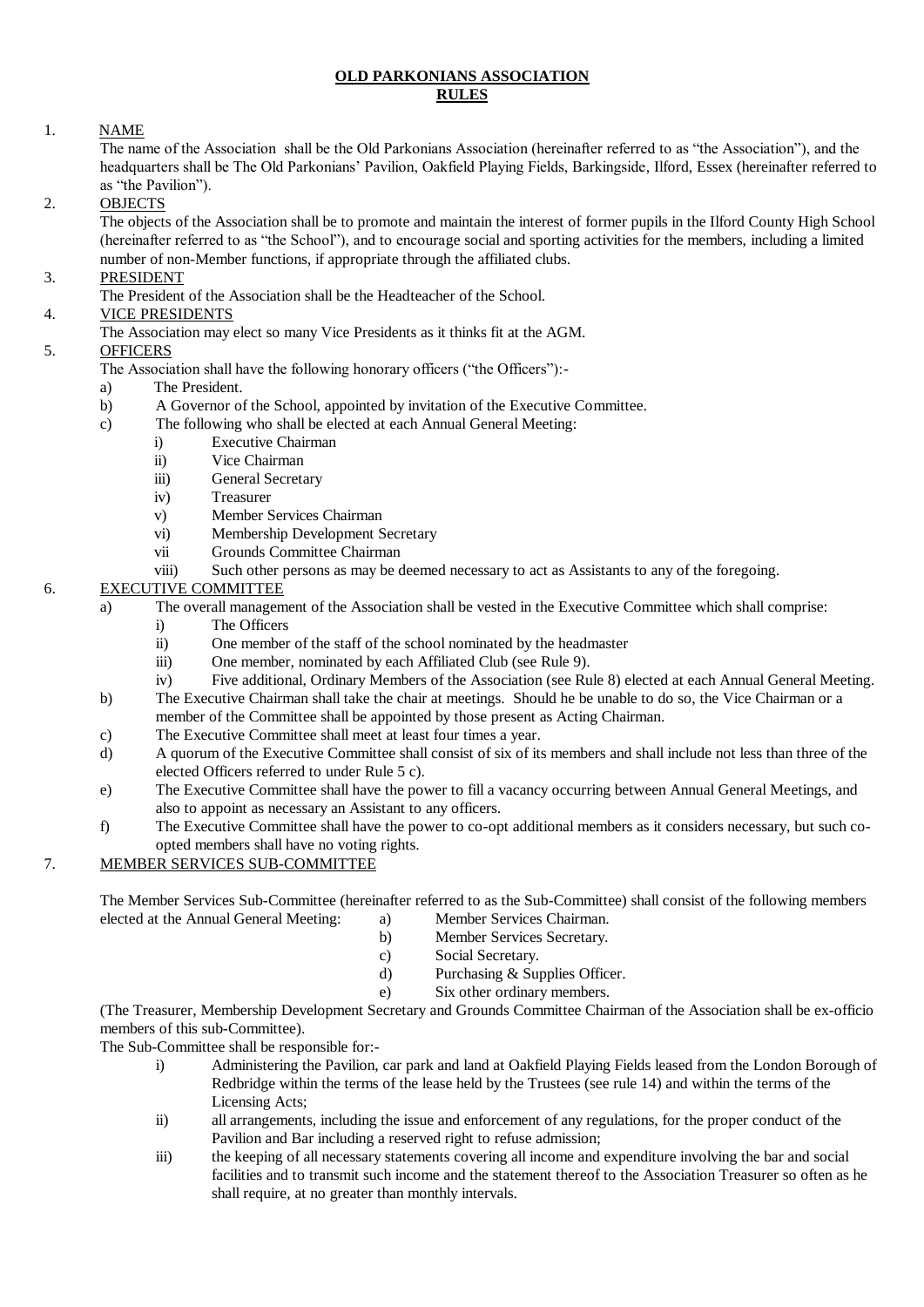# 8. MEMBERSHIP

- a) There shall be three classes of membership of the Association: Ordinary, Junior and Associate.
	- i) Ordinary Membership
		- Any past student, or present or past member of the Staff of the School and its predecessors shall be eligible for ordinary membership.
	- ii) Junior Membership Any student, at or having attended the School, whilst in full time education, shall be eligible for Junior Membership.

Any other student, not having attended the School, whilst in full time education, shall be eligible for Junior Associate Membership.

- iii) Associate Membership
	- An Associate Member shall be any person who is:
		- 1. Elected annually to Associate Membership at the Annual General Meeting; or
	- 2. So declared by the Executive Committee subject to ratification by the next Annual General Meeting.
- b) An Associate or junior member shall have no voting rights, no right to serve as an officer of the Association and no right to join in calling a meeting under Rule 13b).
- c) Application for membership shall be made in writing and sent to the Membership Development Secretary together with the appropriate subscription.
- d) The names and addresses of applicants shall be displayed on the Pavilion notice board for a period of not less than seven days.
- e) Membership shall only commence upon the approval of the Executive Committee and the entry of particulars of the new member in a register to be kept for the purpose.
- f) Every member shall be issued with a membership card and a copy of these Rules. Membership cards must be available for inspection at all times.
- g) Life Membership shall be available to an Ordinary Member or an Associate Member on payment of the appropriate subscription.
- h) The Member Services Sub-Committee shall have the right to refuse membership to, or terminate the membership of, any person, subject to the right of appeal of the individual concerned to the Executive Committee.

# 9. AFFILIATED CLUBS

- a) An Affiliated Club is one that is accepted as such by the Association at a General Meeting.
- b) The Executive Committee may authorise the formation of an Affiliated Club to deal with an activity not already catered for by an existing Affiliated Club, such authorisation being subject to confirmation at the next Annual General Meeting of the Association.
- c) So far as is reasonable and practicable, Affiliated Clubs shall be self-supporting and, except with the prior consent of the Executive Committee, no liability shall be incurred by any Club which cannot be met by the funds of that Club actually in hand. The Executive Committee shall have the power to examine and report on the finances of any club, at any time.

When an Affiliated Club is wound up, its net assets or liabilities shall be transferred to the Association.

- d) Membership of the Association does not automatically entitle an individual to membership of an Affiliated Club.
- e) Each Affiliated Club shall:
	- i) Elect its own Committee and Officers.
	- ii) Formulate its own Rules, subject to Rule 9 g)
	- iii) Fix its own subscriptions.
	- iv) Keep proper books of account and submit an audited Statement of Account to the Treasurer of the Association within 60 days of the closure of the Affiliated Clubs' financial year.
	- v) Maintain a register of its members and shall furnish annually to the Membership Development Secretary of the Association a copy of the register within one month of the commencement of its season, and amendments at not greater than monthly intervals.
	- vi) Nominate a member to serve on the Executive Committee.
- f) The Executive Chairman and General Secretary of the Association shall be ex-officio members of the Committees of all Affiliated Clubs.
- g) i) The Executive Committee may require an Affiliated Club to amend any rule which is not consistent with the Rules of the Association and any Affiliated Club failing to comply with any such requirement shall cease to be an Affiliated Club.
	- ii) A copy of any amendment to the rules of any Affiliated Club shall be presented to the Executive Committee of the Association as soon as such amendment is proposed to the Affiliated Club membership.
- h) If so requested by the Executive Committee, Affiliated Clubs will suspend any person out of membership with the Association under Rule10, and shall reinstate such person only after receiving the outstanding subscription for transmission to the Membership Development Secretary.